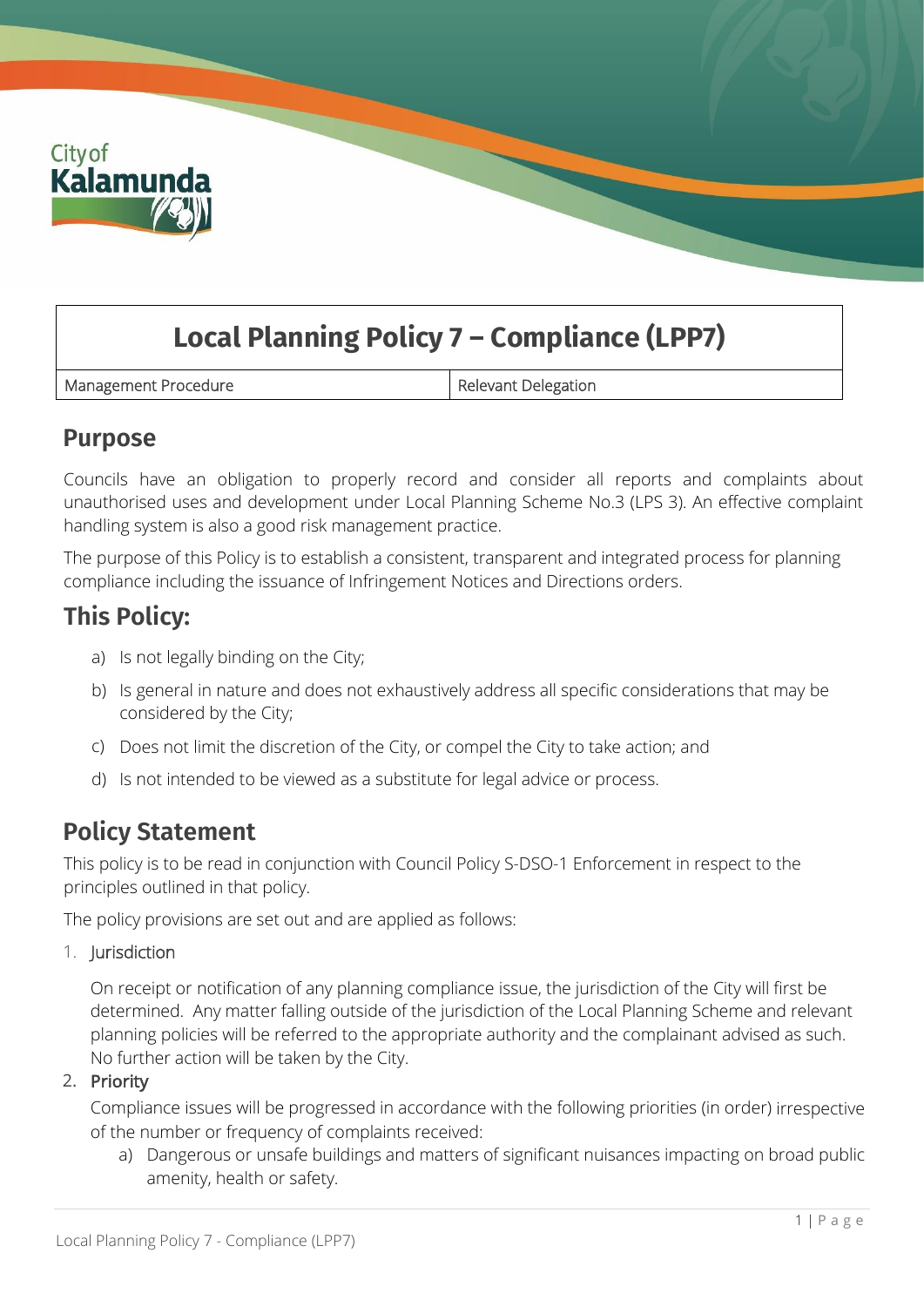

b) Any matter involving direct environmental impacts or degradation.

The City will not take compliance action on complaints that are considered to be frivolous or vexatious, where a complainant cannot reasonably demonstrate that the non-compliance directly impacts upon them.

All other compliance matters will be progressed in the order in which they arise.

Complaints are required to be in writing and include specific details of the compliance matter. Where the complaint relates to an activity, information such as time and frequency of events should be provided.

#### 3. Circumstances where the City may take no further compliance action

The City may determine not to take compliance action where:

- a) The extent of the non-compliance is minor to the point of being barely distinguishable from a compliant development;
- b) The non-compliance has been in existence since the gazettal of the scheme and has no apparent impact on the amenity of adjoining properties, the streetscape, is structurally sound (where applicable) and poses no threat to community safety;
- c) Where the potential rectification or penalty is disproportionate to the outcome the action would seek to achieve; or
- d) Where an activity constitutes domestic enjoyment, notwithstanding that the activity may be defined under the Local Planning Scheme.

#### 4. Undertaking Compliance action

Compliance action will usually involve one or more of the following:

#### a) Planning Infringement Notice

Where an unauthorised land use is occurring, or is occurring contrary to a planning consent, the City may issue a Planning Infringement Notice as prescribed by the Planning and Development Regulations 2009.

In respect to issuing a Planning Infringement Notice with the accompanying modified penalty, these may be issued on multiple occasions at a frequency at the discretion of the Chief Executive Officer or delegated officer.

#### b) Direction Notice

Where an unauthorised use or development has occurred, or has occurred contrary to a planning consent, the City may issue a Directions Notice as prescribed under the Planning and Development Act 2005, as follows:

i. Where the matter related to an unauthorised use, a Direction Notice may be given to the owner or alleged offender seeking the cessation of the use within a specified